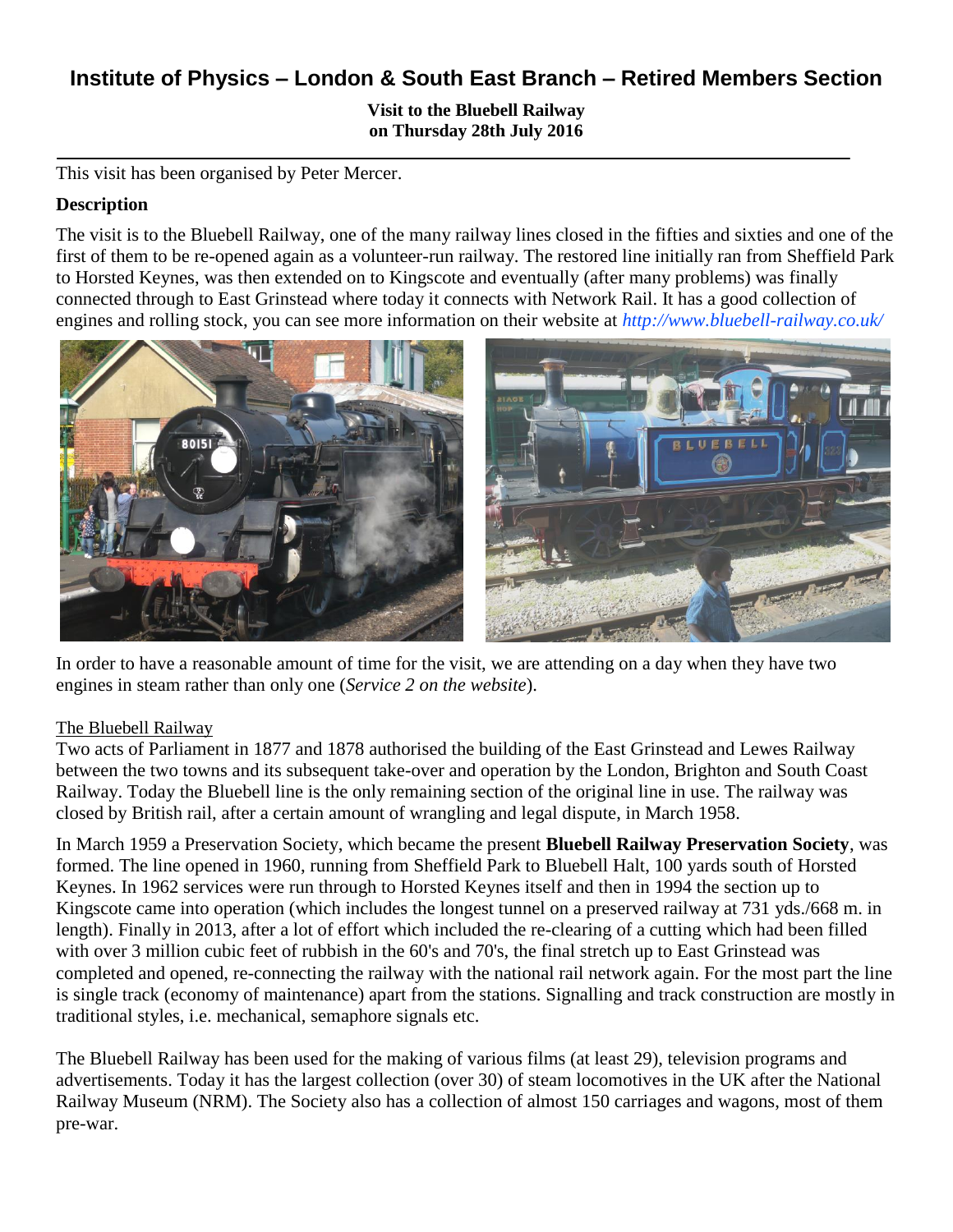The Stations

These have been refurbished in various styles:

The station at Sheffield Park was built in 1882 by the London Brighton and South Coast Railway and it has been restored in the Victorian style of the LBSCR era in the 1880's.

Horsted Keynes emulates the Southern Railway style of station (1922–48)

Kingscote echoes the British Railways style of the 1950s

East Grinstead (the only completely new station) has been painted in post second world war Southern Railways colours.

There is a lot more information on the Bluebell Railway website at *http://www.bluebell-railway.co.uk*.

# **Where and when to meet**

For convenience we start at East Grinstead, which is easily accessible by train from Victoria (see below in "Getting there"). We will catch the 12:00 train from East Grinstead which starts from the Bluebell Line station.

# **Getting there**

# By train

To get to East Grinstead there are trains from Victoria departing 10:23, arriving 11:18; and departing 10:53, arriving 11:48. As we catch the 12:00 train from East Grinstead, members might wish to catch the earlier train in case the train runs late (the next Bluebell train is not until 1:15 pm). There is a railway-carriage buffet car at the Bluebell station serving hot drinks, ice creams, cakes etc. where you could wait.

Arrival is at East Grinstead mainline station. The platform for the Bluebell Railway is next to the mainline station and the two stations are about 200 yards apart. Most trains arrive at East Grinstead on platform 2 and there is level access to the exit; occasionally they arrive at platform 1 and passengers then have to cross by a footbridge. The Bluebell platform has a ramp access.

### By car

There is no long-term parking close to the station at East Grinstead. There is parking at a pay-and-display car park at the junction of Station rd. and London rd. which is about a quarter of a mile from the station. There are buses from the town centre to the station.

There is good (free) car parking at Sheffield Park. The 11:00 train will get you to East Grinstead at 11:41 to join the party for the return journey, or you could meet them when they arrive at Sheffield Park. There is also parking at Horsted Keynes, but none at Kingscote.

#### **The visit**

From East Grinstead we take the midday train down to Sheffield Park where we will be given a tour of the engine sheds by a volunteer. Not all the engines will be in the sheds, but there is always a good selection there.

Afterwards we have lunch in The Bessemer Arms on Platform 1, which is a licensed self-service cafeteria. The Bessemer Arms serves a range of options from sandwiches up to a full cooked meal . If you prefer to bring your own sandwiches and the weather is kind, there are picnic tables by the river Ouse, otherwise you should be able to eat under cover at the station.

After lunch there should be time to investigate the Railway Museum. The museum is on Platform 2 which is accessed by a foot-bridge, but staff will escort members of the public across the line on request. Prior to the visit, you may wish to download the free App relating to the museum from *http://app.bluebell-railwaymuseum.co.uk*/ for further information. There is also a shop selling toys/souvenirs etc. on platform 1. There are disabled toilets on each platform. (I assume that this means toilets for the disabled, not non-working toilets.)

We catch the quarter to three train to Horsted Keynes where we visit the carriage works. There is a team of volunteers who carry out Railway repairs and refurbishing of its rolling stock and they are very meticulous about their work. Their recent restorations include an attractive, original rake of carriages from the old Metropolitan line, immortalised by John Betjeman in "Metroland", and these were used in 2013 when steam